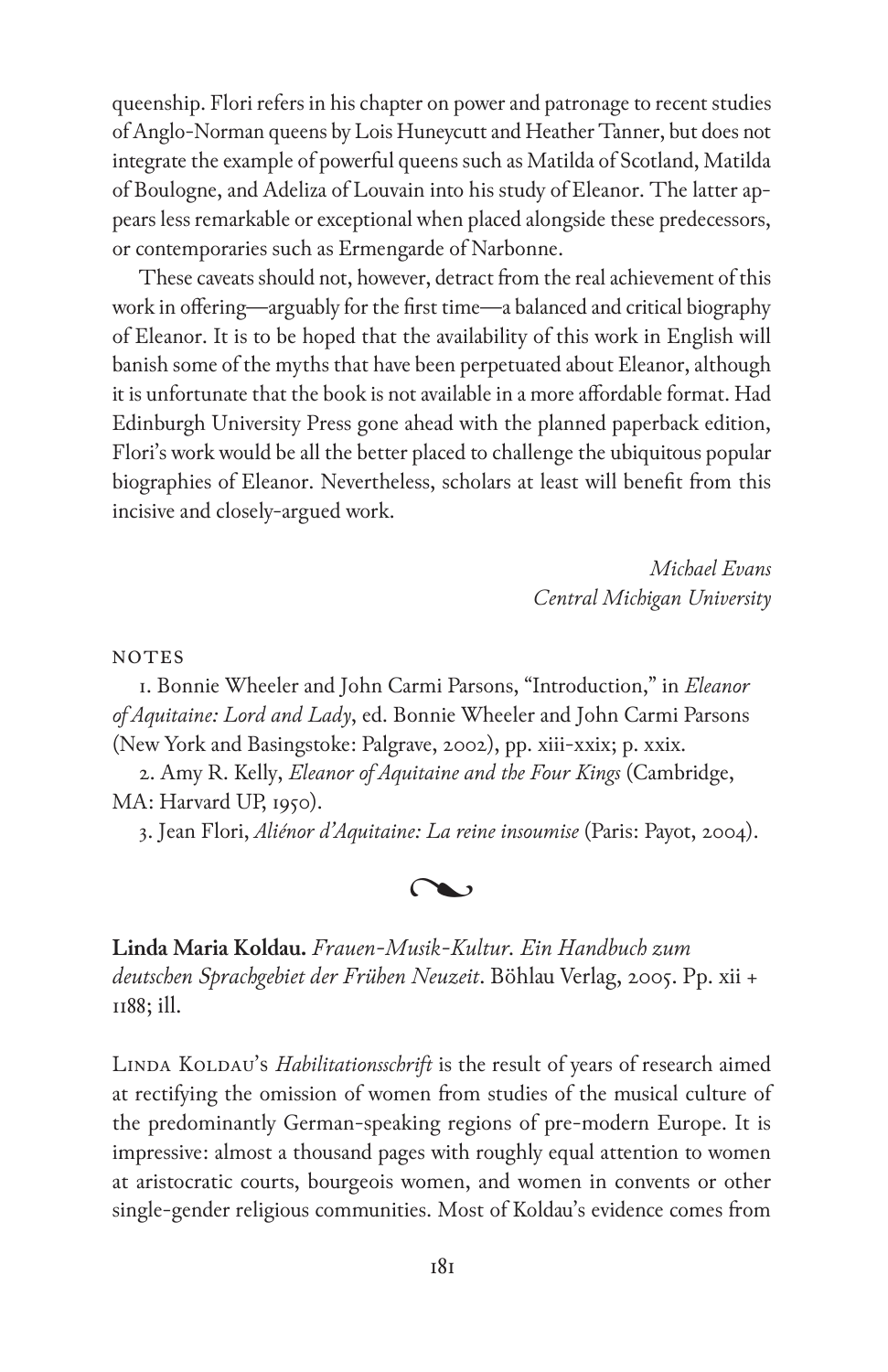the sixteenth and early seventeenth centuries, but there are ample references to women in scattered earlier sources as well. Because much of women's activity as performers, patrons, and even sometimes composers was located in the private or household sphere, evidence is often rather hard to come by. Koldau culled references from a variety of sources from archival as well as published materials scattered over much of what is now Austria, Germany, Slovakia, and Switzerland. The book includes a valuable fifty-page index of the names of hundreds of women (and men associated with them) whom Koldau identified as somehow tied to the worlds of late medieval and early modern music, as well as appendices listing widow printers of music in the sixteenth and seventeenth centuries and women named in association with music in seventeenth-century catalogues. As is so often the case, however, dozens of women mentioned in the text are known only by their given names, making it difficult to trace biographical information, especially in sources dating back to the thirteenth through the fifteenth centuries and in connection with nuns, mistresses, or common musicians whose family ties were not considered important to record.

Given women's exclusion from advanced training in music theory and composition, there are few examples of female composers. When women did compose, it was often in rather simple musical forms such as single-voice songs; sometimes they wrote lyrics to existing tunes instead of composing new ones. The apparently widespread prohibition of women playing wind instruments explains why most women played keyboard or string instruments. There were distinctions even among keyboard instruments, however: although many aristocratic women had music teachers who were organists, the women most often were trained not on that instrument, but on related ones such as harpsichords.

Royal and aristocratic women of the Habsburg courts were important patrons and intermediaries between the rich musical traditions of the Low Countries and Italy and the rest of the Holy Roman Empire. Koldau gives substantial treatment to the key role of regents such as Margarete of Austria (1480–1530) and Mary of Hungary (1505–1558) as well as to women of the secondary Habsburg courts at Innsbruck and Graz in the sixteenth century. These courts, located in the southern reaches of the Habsburgs' holdings, and Italian duchesses who became Holy Roman Empresses in the seventeenth century (Eleonora i, 1598–1655 along with Eleonora ii, 1630–1686) provided a channel for important musical innovations such as opera to reach the German-speaking territories to the north.

Koldau details aspects of the musical worlds of the Hessian, various Hohenzollern, Palatine, and Saxon courts too. The Braunschweig dynasty brings us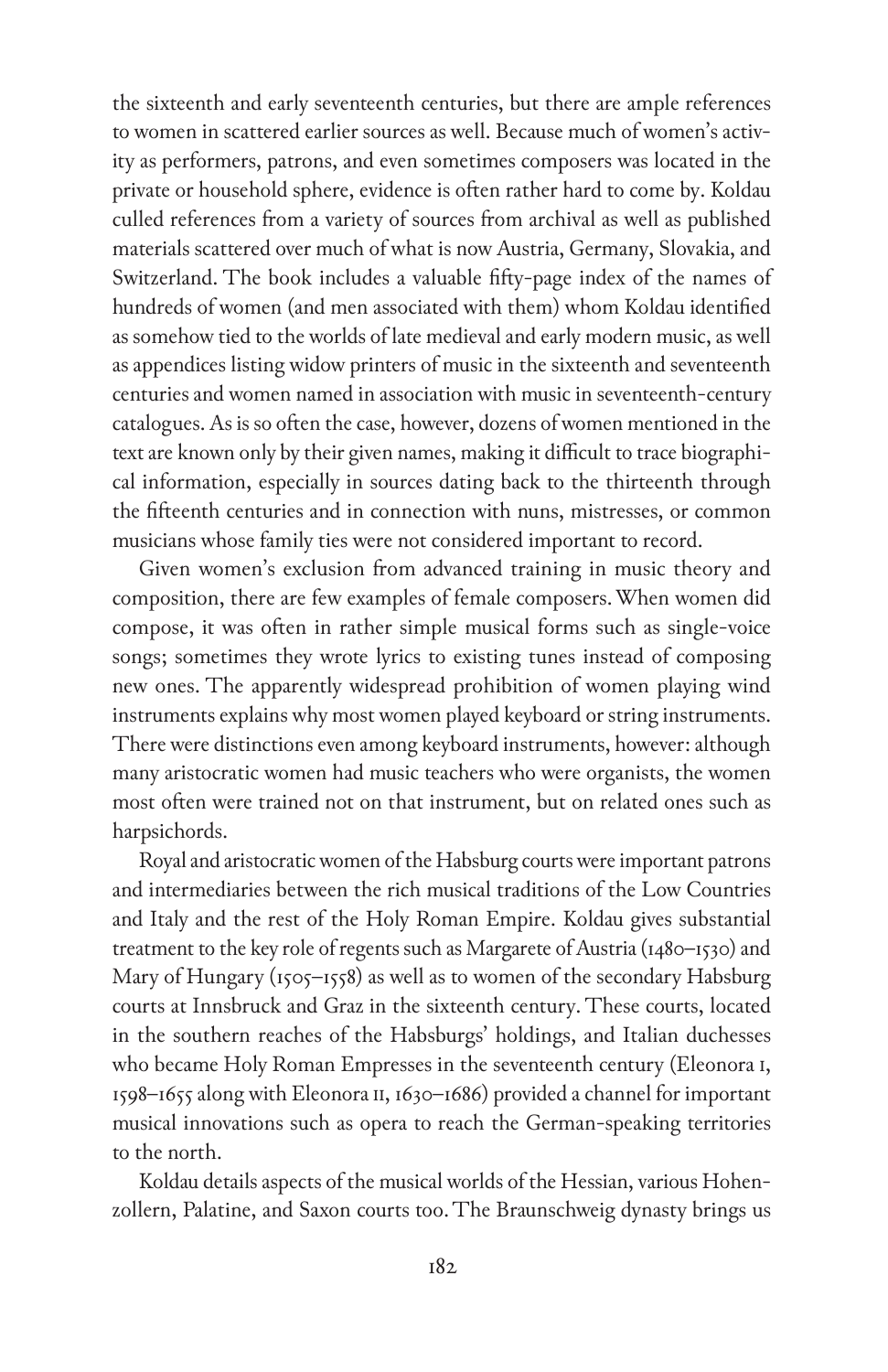back to the Imperial court where Empress Wilhelmine Amalie of Braunschweig-Lüneberg (1673–1742) served as a conduit for popular French musical styles to reach central Europe. Koldau also provides examples from the lower nobility. Noblewomen of the Lutheran and the Moravian Brethren receive particular attention as a result of their substantial production of religious songs.

Finding sources for burgher women in music owed more to chance discoveries than systematic and comprehensive research (p. 311). The large role for singing in Protestant services meant that women and girls were expected to be able to participate, and evidence in the form of song books and instructional materials reveals that at least some received formal instruction. Until the sixteenth century, most such instruction had been limited to the highest levels of bourgeois society. While it is unclear just who these women's teachers were, Koldau was able to discover at least one influential woman active in this area, Magdalena Haymerin of Košice (present-day Slovakia).

Koldau discusses the scattered references to a variety of popular forms of song which women also performed including mourning songs, complaints, and, of course, lullabies. Holiday songs such as those celebrating the new year were also sung, sometimes in parts. Such popular and folk songs provided musical entertainment for more non-noble women than the more formal and sophisticated music taught to elite males (and some females). In Roman Catholic central Europe, extra-liturgical, but still religiously-themed, music played an important role in processions and pilgrimages, providing avenues for musical expression to women who participated in these popular expressions of piety.

Scattered references to paid performances by women on lutes, lyres, various stringed instruments, and even harps (which had some negative connotations) are located in city and court records. Empress María of Habsburg, for example, had on her court rolls a woman by the name of Marta of Mecheln who performed at the imperial court in the 1570s (pp. 564–67). Koldau comes back to the various Habsburg courts of the period, whether in Graz, Innsbruck, Vienna, or the allied court at Munich, as employers of non-noble female musicians. It is in this part that Koldau expands on her discussion of women and the printing of music as well.

The centrality of music to the lives of nuns, canonesses, and women in other religious communities, and the comparatively good evidentiary basis for this, allow Koldau to provide a rich depiction of music in these women's lives. Education in Latin choral music, Koldau points out, was one of the pillars of the preparation for a cloistered life. One had to be prepared to sing the hours. The exact format of the instruction nuns and novices received from the more advanced nuns is not well documented. Most of it was probably oral, Koldau